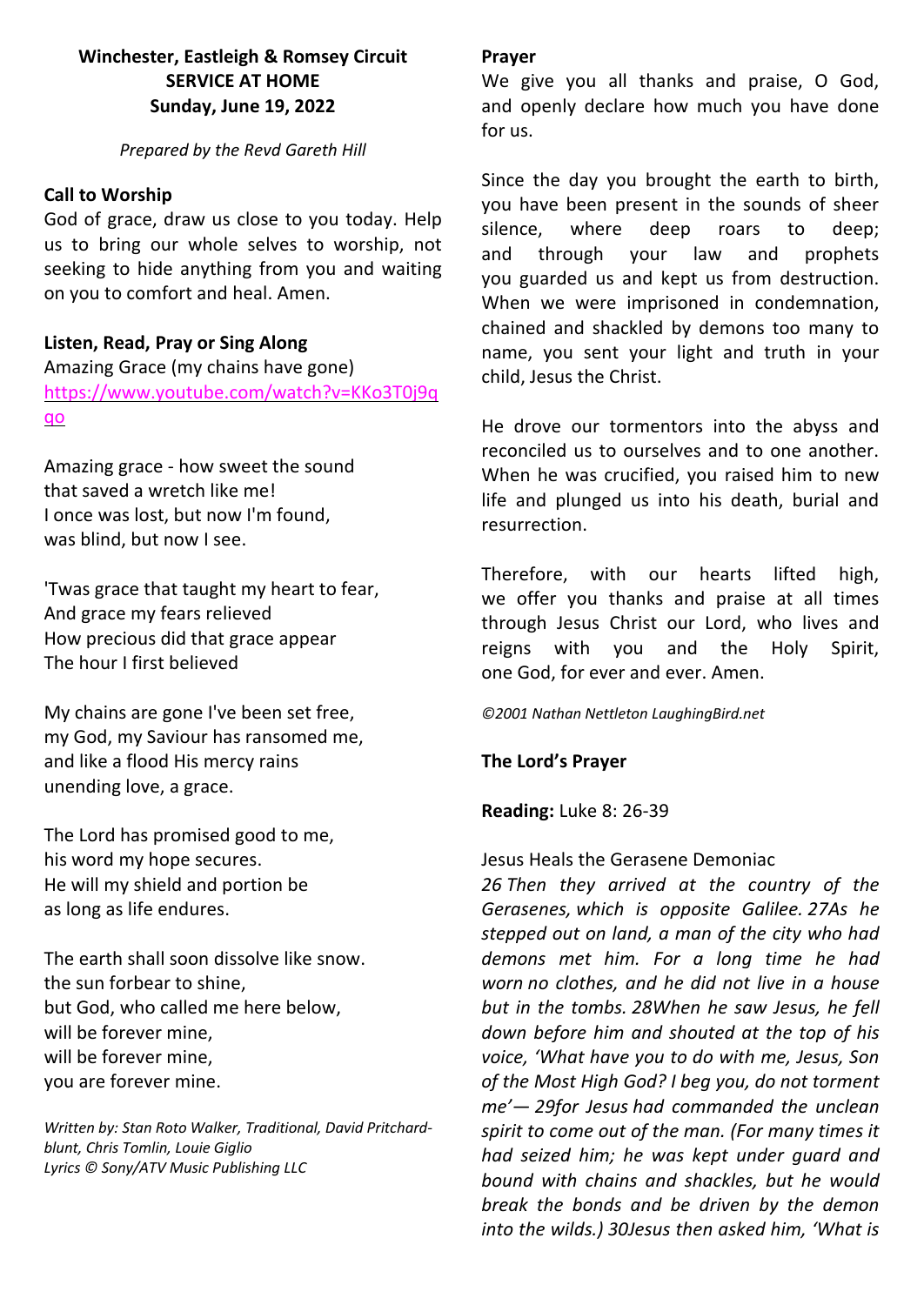*your name?' He said, 'Legion'; for many demons had entered him. 31They begged him not to order them to go back into the abyss.*

*32 Now there on the hillside a large herd of swine was feeding; and the demons begged Jesus to let them enter these. So he gave them permission. 33Then the demons came out of the man and entered the swine, and the herd rushed down the steep bank into the lake and was drowned.*

*34 When the swineherds saw what had happened, they ran off and told it in the city and in the country. 35Then people came out to see what had happened, and when they came to Jesus, they found the man from whom the demons had gone sitting at the feet of Jesus, clothed and in his right mind. And they were afraid. 36Those who had seen it told them how the one who had been possessed by demons had been healed. 37Then all the people of the surrounding country of the Gerasenes asked Jesus to leave them; for they were seized with great fear. So he got into the boat and returned. 38The man from whom the demons had gone begged that he might be with him; but Jesus sent him away, saying, 39'Return to your home, and declare how much God has done for you.' So he went away, proclaiming throughout the city how much Jesus had done for him.*

### **Listen, Read, Pray or Sing Along**

We cannot measure how you heal (StF 655) [https://www.youtube.com/watch?v=v3DfpE](https://www.youtube.com/watch?v=v3DfpE-s8Qs)[s8Qs](https://www.youtube.com/watch?v=v3DfpE-s8Qs) 

We cannot measure how you heal or answer every sufferer's prayer, yet we believe your grace responds where faith and doubt unite to care. Your hands, though bloodied on the cross, survive to hold and heal and warn, to carry all through death to life and cradle children yet unborn.

The pain that will not go away, the guilt that clings from things long past, the fear of what the future holds, are present as if meant to last. But present too is love which tends

the hurt we never hoped to find, the private agonies inside, the memories that haunt the mind.

So some have come who need your help and some have come to make amends as hands which shaped and saved the world are present in the touch of friends. Lord, let your Spirit meet us here to mend the body, mind, and soul, to disentangle peace from pain and make your broken people whole.

*John L. Bell (b. 1949) and Graham Maule (b. 1958) Words: From Love From Below © 1989, WGRG, Iona Community, Glasgow G2 3DH Scotland. <www.wgrg.co.uk>*

#### **Sermon**

My memory growing up is of sermons on this Bible passage that referred to the madman and the pigs. We wouldn't throw such labels around quite so casually now: thank God.

Equally, we wouldn't be quite so cavalier at the idea of wholesale destruction of a herd of pigs as previous preachers may have been.

Perhaps, to contemporary hearers, the story is so riddled with pitfalls that it's tempting to skip over it and find more obvious material to reflect on. I confess that was my first response as a preacher: it's too challenging to handle. Move on.

But often the uncomfortable parts of Bible stories are exactly where we meet Jesus at his most winsome. Here is no different.

This story contains one of the most beautiful encounters that Jesus had during his earthly ministry. It comes in a simple question to the person usually labelled as 'the demoniac'. Jesus asked: 'What is your name?'

No one cared. The community lived in fear of a demon-possessed terror who didn't live in a home like 'normal' people; who didn't wear clothes like 'normal' people; who had to be chained unlike 'normal' people; who lives near pigs unlike 'normal' people; who spent his days in the place of the dead unlike 'normal' people.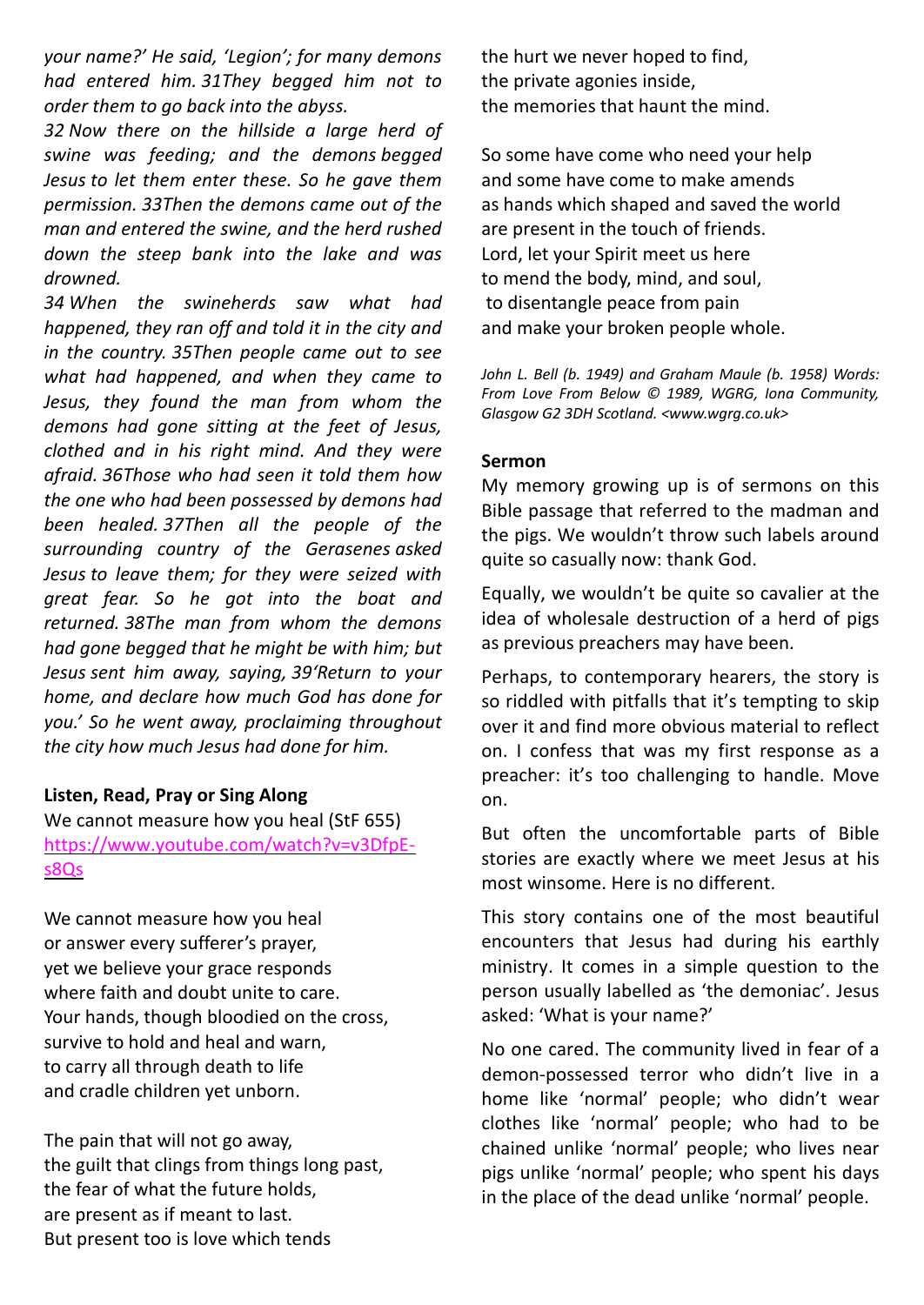While no one knew or cared who the man was, the demons knew and cared who Jesus was. They beg Jesus, who they call 'Son of the Most High God', not to torment them! Surely they were the tormentors.

No one cared about the man's name except Jesus. But, because Jesus cared, healing was on offer. Jesus cared because this too was a human being who God loved and who needed to be rescued out of their brokenness.

As a momentary aside, it's fascinating to note that Luke can't resist a dig at the occupying Romans. The demons give the man the name Legion.

Jeffrey John, in The Meaning in the Miracles, writes: 'The demoniac is called by the Latin name 'Legion', referring to a company of up to 6,000 Roman soldiers. This strongly suggests … linking the exorcism of the evil powers occupying the demoniac with acts of Roman oppression. The demons' preference for pigs is because of the animal's negative association in Judaism. The association of a Roman legion with a herd of pigs was a priceless piece of irony.'

As Luke tells the story the man has no identity except for his affliction: he is the demoniac.

How many other people do we know of who are downgraded by a label rather than being named in the presence of God: the divorcee, the cancer sufferer, the lesbian, the migrant, the enemy?

Jesus' act of freeing the man from all that had possessed him brought the community to see what all the fuss was about Luke says: *'when they came to Jesus, they found the man from whom the demons had gone sitting at the feet of Jesus, clothed and in his right mind'.*

The response to such healing was not deep joy at a life restored but fear. The community couldn't handle it and asked Jesus to leave. Such power was unnerving.

But at least one person remained to remind the rest. Jesus told the man: *'Return to your home, and declare how much God has done for you.' So he went away, proclaiming throughout the city how much Jesus had done for him'.*

That was disruptive in its own way. Fred Craddock, in his commentary on Luke, says: 'A community learns to live with demonic forces, isolating and partially controlling them. If it is not 'spiritualizing' the story too much to say so, this partially successful balance of tolerance and management of the demonic among them also allowed the people to keep attention off their own lives. But now the power of God for good comes to their community and it disturbs a way of life they had come to accept.'

Which voices do we need to listen to? Who are the ones who can tell a healing story and shake us out of our complacency? What are their names? Amen.

### **Prayer for Others**

My God, my God, come close to your people! You come to us to rescue us from powers that are too great for us. Come to the help of all who face trouble or

danger today.

O Lord our help,

**come quickly to our aid!**

O Lord, you bind us together as brothers and sisters, beloved in Christ.

Fill our hearts, our lives, and our voices with your praise,

and make us bold to proclaim your name to all people.

O Lord our help,

**come quickly to our aid!**

O Lord, we lift up those who are close to us who face trouble,

especially those who are sick, sorrowing, or confused.

Send forth your healing and restoring love. O Lord our help,

# **come quickly to our aid!**

O Lord, we pray for those who are poor, hungry, or homeless,

who are closer to us than many of us realize. Open our hands to share what we have,

and open our hearts to share in relationship. O Lord our help,

**come quickly to our aid!**